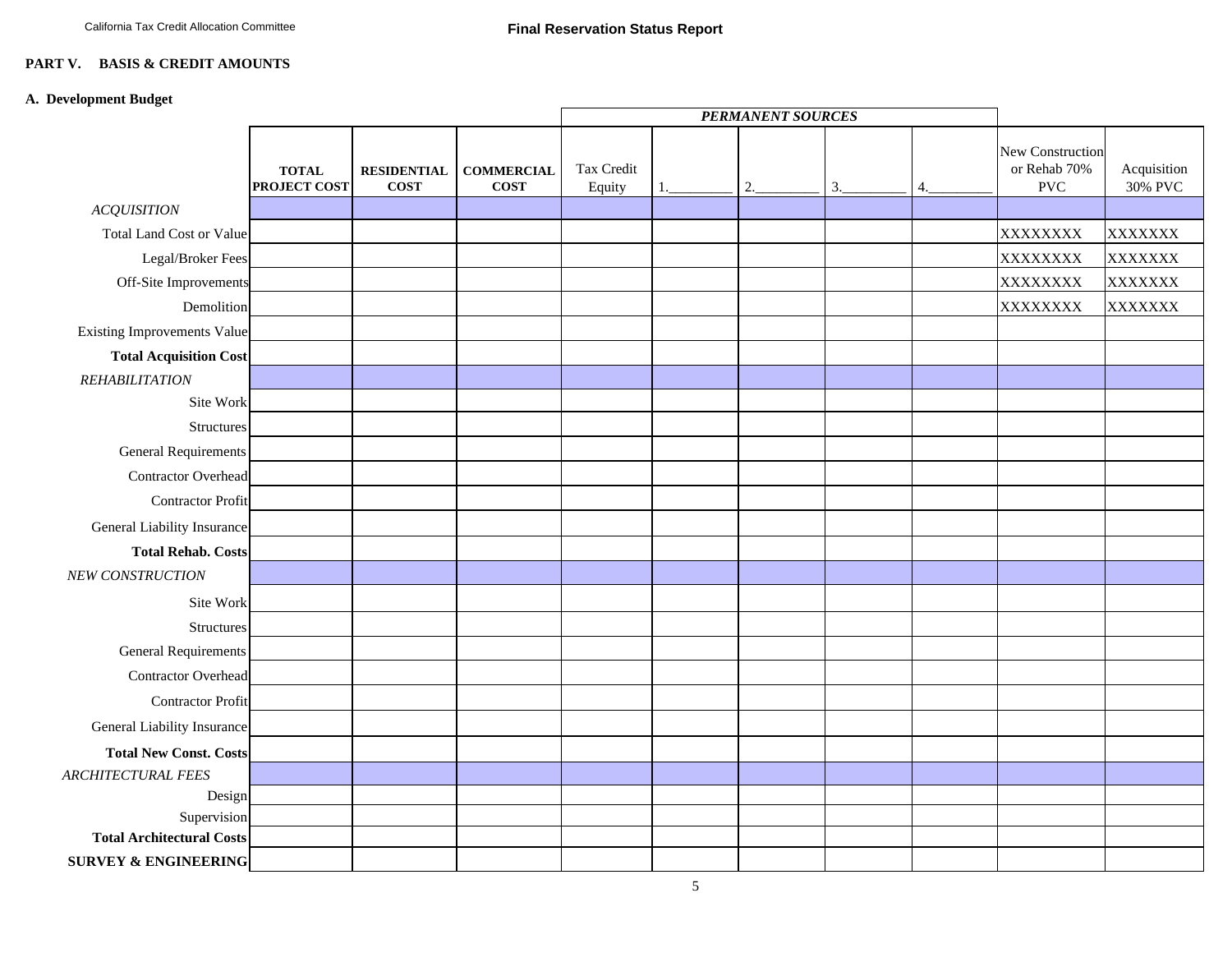|                                         |                                     |                                   |                                  | <b>PERMANENT SOURCES</b> |  |    |    |    |                                                |                        |
|-----------------------------------------|-------------------------------------|-----------------------------------|----------------------------------|--------------------------|--|----|----|----|------------------------------------------------|------------------------|
|                                         | <b>TOTAL</b><br><b>PROJECT COST</b> | <b>RESIDENTIAL</b><br><b>COST</b> | <b>COMMERCIAL</b><br><b>COST</b> | Tax Credit<br>Equity     |  | 2. | 3. | 4. | New Construction<br>or Rehab 70%<br><b>PVC</b> | Acquisition<br>30% PVC |
| <b>CONST. INTEREST &amp; FEES</b>       |                                     |                                   |                                  |                          |  |    |    |    |                                                |                        |
| Const. Loan Interest                    |                                     |                                   |                                  |                          |  |    |    |    |                                                |                        |
| Origination Fee                         |                                     |                                   |                                  |                          |  |    |    |    |                                                |                        |
| Credit Enhance. & App. Fee              |                                     |                                   |                                  |                          |  |    |    |    |                                                |                        |
| <b>Bond Premium</b>                     |                                     |                                   |                                  |                          |  |    |    |    |                                                |                        |
| Taxes                                   |                                     |                                   |                                  |                          |  |    |    |    |                                                |                        |
| Insurance                               |                                     |                                   |                                  |                          |  |    |    |    |                                                |                        |
| Title and Recording                     |                                     |                                   |                                  |                          |  |    |    |    |                                                |                        |
| <b>Total Const. Interest &amp; Fees</b> |                                     |                                   |                                  |                          |  |    |    |    |                                                |                        |
| PERMANENT FINANCING                     |                                     |                                   |                                  |                          |  |    |    |    |                                                |                        |
| Loan Origination Fee                    |                                     |                                   |                                  |                          |  |    |    |    | XXXXXXXX                                       | XXXXXXX                |
| Credit Enhance. & App. Fee              |                                     |                                   |                                  |                          |  |    |    |    | XXXXXXXX                                       | XXXXXXX                |
| Title and Recording                     |                                     |                                   |                                  |                          |  |    |    |    | XXXXXXXX                                       | XXXXXXX                |
| Other                                   |                                     |                                   |                                  |                          |  |    |    |    | XXXXXXXX                                       | XXXXXXX                |
| <b>Total Perm. Financing Costs</b>      |                                     |                                   |                                  |                          |  |    |    |    | XXXXXXXX                                       | XXXXXXX                |
| <b>LEGAL FEES</b>                       |                                     |                                   |                                  |                          |  |    |    |    |                                                |                        |
| Lender Legal Pd. by Applicant           |                                     |                                   |                                  |                          |  |    |    |    |                                                |                        |
| Other (Specify)_                        |                                     |                                   |                                  |                          |  |    |    |    |                                                |                        |
| <b>Total Attorney Costs</b>             |                                     |                                   |                                  |                          |  |    |    |    |                                                |                        |
| <b>RESERVES</b>                         |                                     |                                   |                                  |                          |  |    |    |    |                                                |                        |
| Rent Reserves                           |                                     |                                   |                                  |                          |  |    |    |    | XXXXXXXX                                       | XXXXXXX                |
| Other (Specify)_                        |                                     |                                   |                                  |                          |  |    |    |    | XXXXXXXX                                       | XXXXXXX                |
| <b>Total Reserve Costs</b>              |                                     |                                   |                                  |                          |  |    |    |    | XXXXXXXX                                       | XXXXXXX                |
| <b>TOTAL APPRAISAL COSTS</b>            |                                     |                                   |                                  |                          |  |    |    |    |                                                |                        |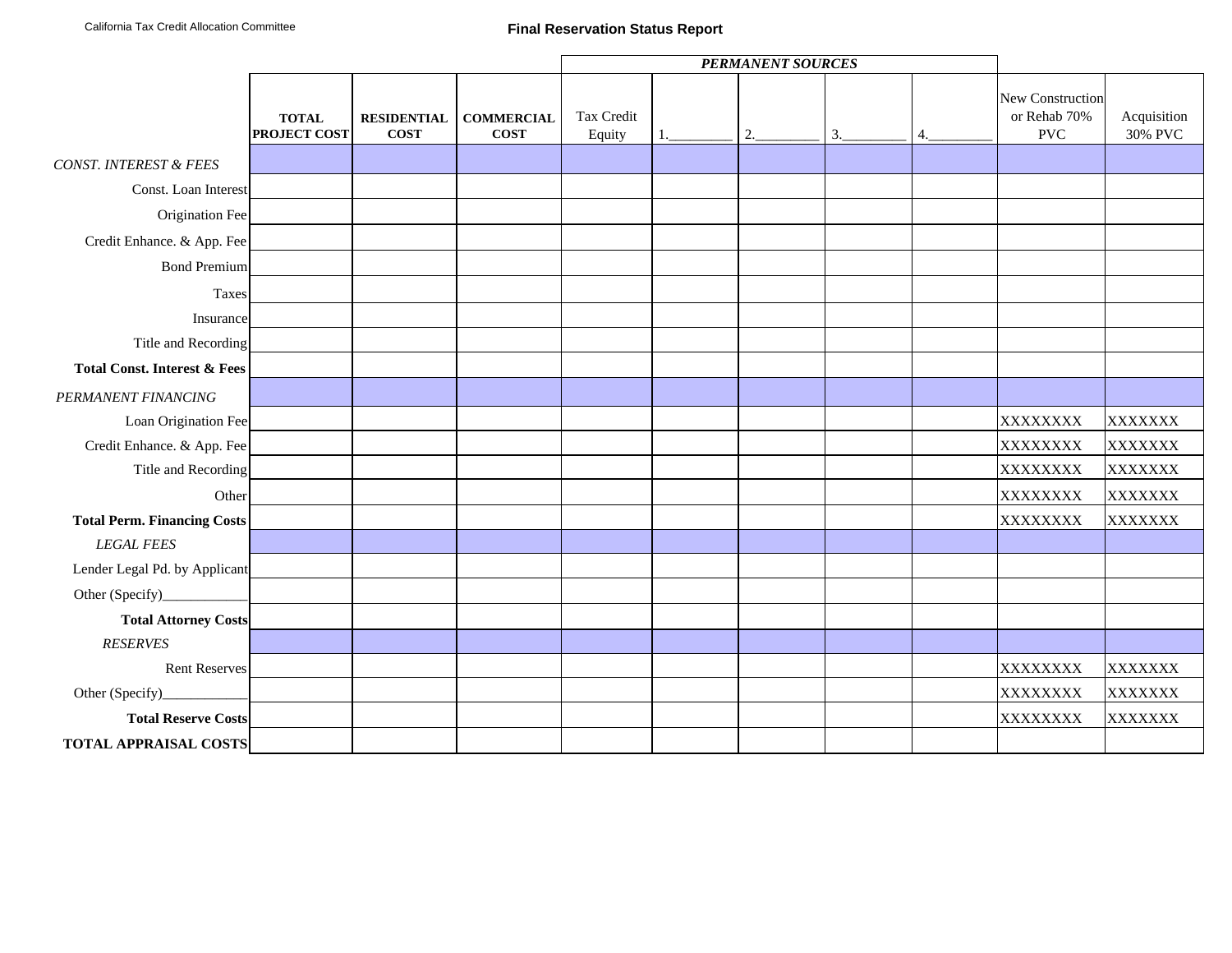## **Final Reservation Status Report**

|                                                                  |                              |                                    |                                  | <b>PERMANENT SOURCES</b> |  |    |                                         |                             |                                                |                        |
|------------------------------------------------------------------|------------------------------|------------------------------------|----------------------------------|--------------------------|--|----|-----------------------------------------|-----------------------------|------------------------------------------------|------------------------|
|                                                                  | <b>TOTAL</b><br>PROJECT COST | <b>RESIDENTIAL</b><br><b>COST</b>  | <b>COMMERCIAL</b><br><b>COST</b> | Tax Credit<br>Equity     |  | 2. | 3.                                      | 4.                          | New Construction<br>or Rehab 70%<br><b>PVC</b> | Acquisition<br>30% PVC |
| <b>TOTAL CONSTRUCTION</b><br><b>CONTINGENCY COSTS</b>            |                              |                                    |                                  |                          |  |    |                                         |                             |                                                |                        |
| <b>OTHER</b>                                                     |                              |                                    |                                  |                          |  |    |                                         |                             |                                                |                        |
| TCAC App/Alloc/Monitor Fees                                      |                              |                                    |                                  |                          |  |    |                                         |                             | XXXXXXXX                                       | XXXXXXX                |
| <b>Environmental Audit</b>                                       |                              |                                    |                                  |                          |  |    |                                         |                             |                                                |                        |
| Permit Processing Fees                                           |                              |                                    |                                  |                          |  |    |                                         |                             |                                                |                        |
| <b>Capital Fees</b>                                              |                              |                                    |                                  |                          |  |    |                                         |                             |                                                |                        |
| Marketing                                                        |                              |                                    |                                  |                          |  |    |                                         |                             | XXXXXXXX                                       | XXXXXXX                |
| Relocation Expenses                                              |                              |                                    |                                  |                          |  |    |                                         |                             |                                                |                        |
| Furnishings                                                      |                              |                                    |                                  |                          |  |    |                                         |                             |                                                |                        |
| Other (specify)_                                                 |                              |                                    |                                  |                          |  |    |                                         |                             |                                                |                        |
| Other (specify)                                                  |                              |                                    |                                  |                          |  |    |                                         |                             |                                                |                        |
| <b>Total Other Costs</b>                                         |                              |                                    |                                  |                          |  |    |                                         |                             |                                                |                        |
| <b>Subtotals</b>                                                 |                              |                                    |                                  |                          |  |    |                                         |                             |                                                |                        |
|                                                                  | <b>Total Project</b><br>Cost | <b>Total</b><br><b>Residential</b> | <b>Total</b><br>Commercial       |                          |  |    |                                         |                             |                                                |                        |
| <b>DEVELOPER COSTS</b>                                           |                              |                                    |                                  |                          |  |    |                                         |                             |                                                |                        |
| Developer Overhead/Profit (5% Acq.)                              |                              |                                    |                                  |                          |  |    |                                         |                             | XXXXXXXX                                       |                        |
| Developer Overhead/Profit (NC/Rehab.)                            |                              |                                    |                                  |                          |  |    |                                         |                             |                                                |                        |
| Consultant/Processing Agent                                      |                              |                                    |                                  |                          |  |    |                                         |                             |                                                |                        |
| Project Administration                                           |                              |                                    |                                  |                          |  |    |                                         |                             |                                                |                        |
| <b>Broker Fees Paid with Project Funds</b><br>to a Related Party |                              |                                    |                                  |                          |  |    |                                         |                             |                                                |                        |
| <b>Construction Management Oversight</b><br>by Developer         |                              |                                    |                                  |                          |  |    |                                         |                             |                                                |                        |
| Other (specify)                                                  |                              |                                    |                                  |                          |  |    |                                         |                             |                                                |                        |
| <b>Total Developer Costs</b>                                     |                              |                                    |                                  |                          |  |    |                                         |                             |                                                |                        |
| <b>TOTAL PROJECT COST</b>                                        |                              |                                    |                                  |                          |  |    |                                         |                             |                                                |                        |
|                                                                  |                              |                                    |                                  |                          |  |    | Bridge Loan Expense During Construction |                             |                                                |                        |
|                                                                  |                              |                                    |                                  |                          |  |    | Less Total Ineligible Financing Amounts |                             |                                                |                        |
|                                                                  |                              |                                    |                                  |                          |  |    |                                         | <b>Total Eligible Basis</b> |                                                |                        |